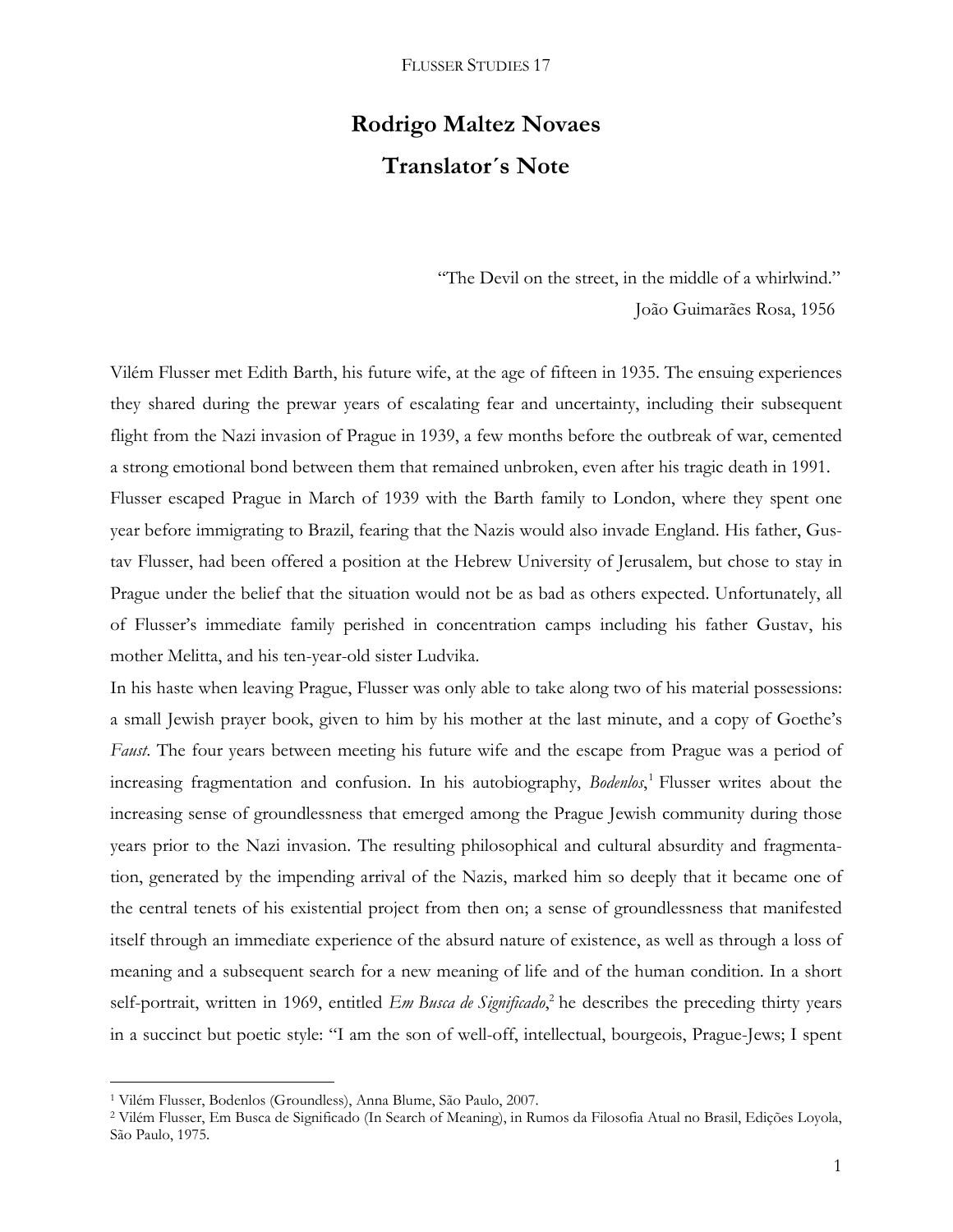my childhood and adolescence in the inebriating, spiritual and artistic atmosphere of Prague between the Wars. I survived, stunned, the bestial and stupid Nazi "earthquake" (which devoured my world, that is: not only my others and my things, but also the scales of values that structured my world). The fury of the events spat me out in Brazil – which was a plastic, very amorphous, hungry, and thirsty situation in every sense, including the ontic sense. I was spat out in Brazil at a plastic and assimilable age, therefore I have spent the last thirty years of my life searching for myself in Brazil and for Brazil within myself. If to live is to try to orient oneself, then I have lived intensely, that is, in a philosophical manner. But if to live is to be oriented, then I have not yet started to do it, by engaging myself. I have been available all my life, and I am still available. [...] If I have not found myself in Brazil or Brazil within myself, it is because I have not found the foundation of my being-in-the-world. By formulating it in this way, my failure acquires a religious flavor. My life has been a life without religion but in search of religion; could this not be, perhaps, a definition of philosophy, or at least of a type of philosophy? I am a failure because I live philosophy, which is equivalent to say that philosophy is my life." This quote illustrates some of the fundamental aspects that the reader will encounter in *The History of the Devil,* although in allegorical form. The first manuscript of the book was ritten in German in 1958, during the time that Flusser began his engagement with the Brazilian intellectual scene. The years between his arrival in Brazil and the late 1950s, were years of intense autodidactic studies but also of a feeling of intellectual isolation. During these years, he worked in a radio transistor factory during the day as an accountant and spent his evenings reading. It is important to note that Flusser never received an academic degree. Despite initiating a Bachelor's Degree in Prague before fleeing, and studying for two semesters at the London School of Economics, once in Brazil, he never continued his formal academic studies, preferring to study alone. Throughout this period, continuously encouraged by Edith, now his wife, Flusser never stopped reading and writing. In the early 1950s, he wrote several early essays and in 1957 he concluded his first full monograph, *Das Zwanzigste Jahrhundert*, which remains unpublished. This text already touched on many of the themes, albeit in a less elaborate form, that he would later include in *The History of the Devil*.

Flusser's main intellectual contact during this period was with his compatriot Alex Bloch, a freethinker and a free spirit, who also found himself in Brazil escaping the war. The dialogue between Flusser and Bloch was of an intense philosophical nature, and Flusser names Bloch as one of the main intellectual influences of his early development in addition to his wife Edith and his cousin David Flusser, with whom he corresponded throughout his life. In the 1950s, during one of his many intellectual excursions, while working as a general assistant to a Buddhist monk, Bloch introduced Flusser to Zen Buddhism, which both of them studied and practiced. Flusser eventually con-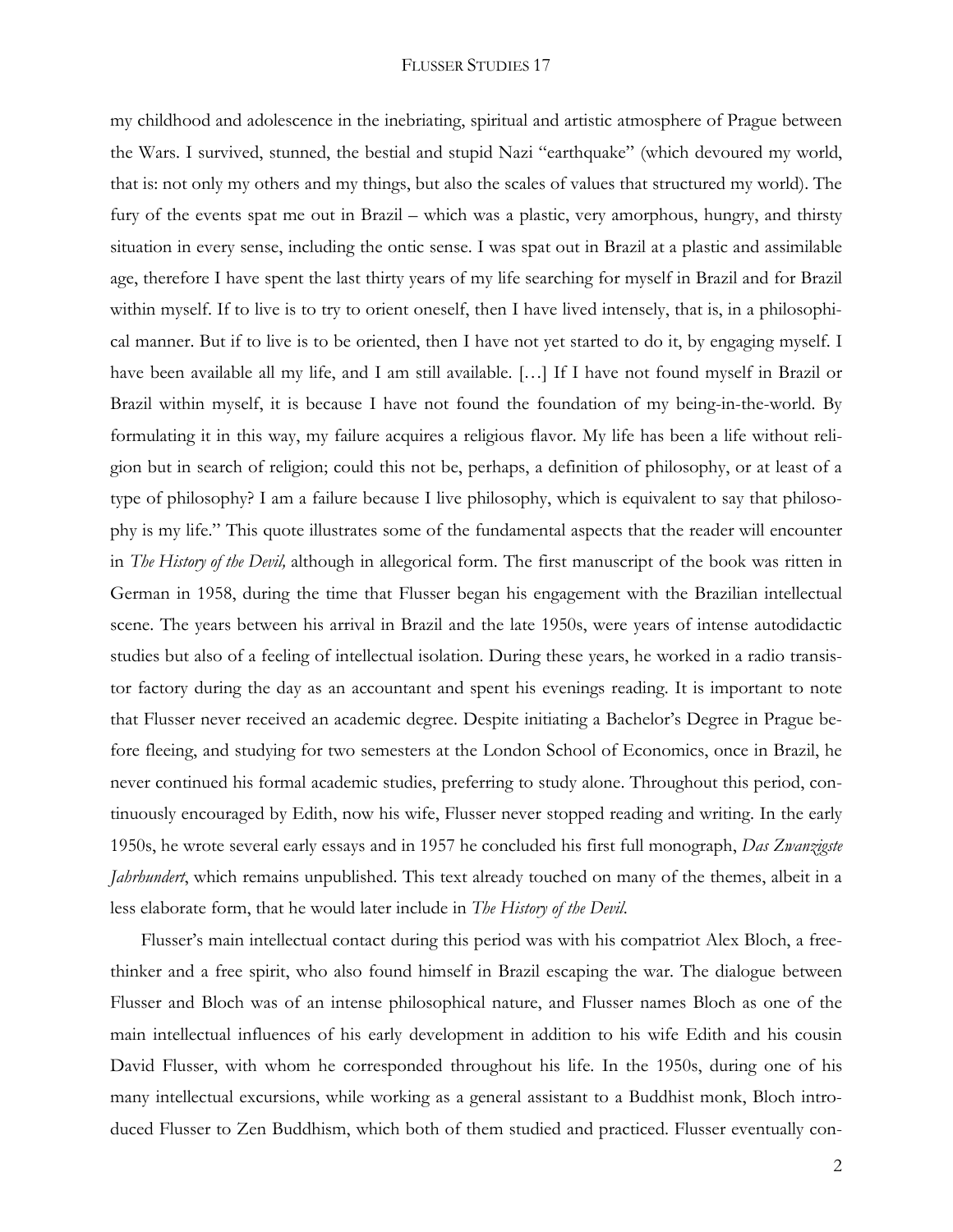vinced Bloch to abandon the practice. However, the study of Zen Buddhism, as well as the Veda, had a profound effect upon Flusser, which eventually led him to write *The History of the Devil* with the intention of contrasting Eastern and Western cultural values. Flusser and Bloch disagreed on many philosophical aspects but agreed strongly upon two: the groundless nature of human existence, and the need to existentialize Neopositivism. Hence, these concepts form some of the matrixes that appear in *The History of the Devil.*

After Flusser completed the first manuscript of the book in 1958, seven years would go by before the second version, written in Portuguese, was published in Brazil. In the late 1950s he started to teach at the Polytechnic School of the University of São Paulo, through the help of Milton Vargas, who became his closest friend and correspondent. This was also the period when he began to be published in the literary supplement of the *O Estado de São Paulo* newspaper. These activities eventually led to him becoming a member of, and giving lectures at, the Brazilian Institute of Philosophy. This inaugurated what would become Flusser's first period of intense literary production in which his intellect burst into action. Between the years of 1961 and 65 alone he produced four books, twelve courses (which were written as series of ten to twenty essays and subsequently structured into books, but never published), fifty-six essays for newspapers, sixteen essays for philosophical magazines, including the magazine of the Brazilian Institute of Philosophy and the magazine of the Institute of Technology and Aeronautics, as well as many uncomissioned, independent essays, which remain unpublished to this day. In fact, his level of production remained intense throughout his life, writing everyday for at least four hours in the morning, and always re-writing, translating and re-translating his texts in four different languages, German, Portuguese, English, and French. However, during the early 1960s his intellectual production was almost exclusively in Portuguese.

In 1966 Flusser embarked upon an extended trip, sponsored by the Brazilian Ministry of Foreign Affairs, to the USA and Europe, which was to be his first return to the old continent, accompanied by Edith, after almost thirty years. Throughout the trip, he gave lectures at academic institutions and promoted his two most recent books, *Lingua e Realidade*<sup>3</sup> and *A História do Diabo*, *4* to international publishers in addition to introducing them to the broader Brazilian cultural and intellectual scene. During this trip, Flusser was invited to publish with German periodicals and became the Brazilian correspondent for the *Frankfurter Allgemeine Zeitung*, which ultimately resulted in many essays in German, several of which also remain unpublished. Some of the most notable meetings during the trip were with well-known thinkers such as Theodore Adorno, Max Bense, Hannah Arendt, and Max

<sup>3</sup> Vilém Flusser, Lingua e Realidade (Language and Reality), Herder, São Paulo, 1963. First edition.

<sup>4</sup> Vilém Flusser, A História do Diabo (The History of the Devil), Martins, São Paulo, 1965. First edition.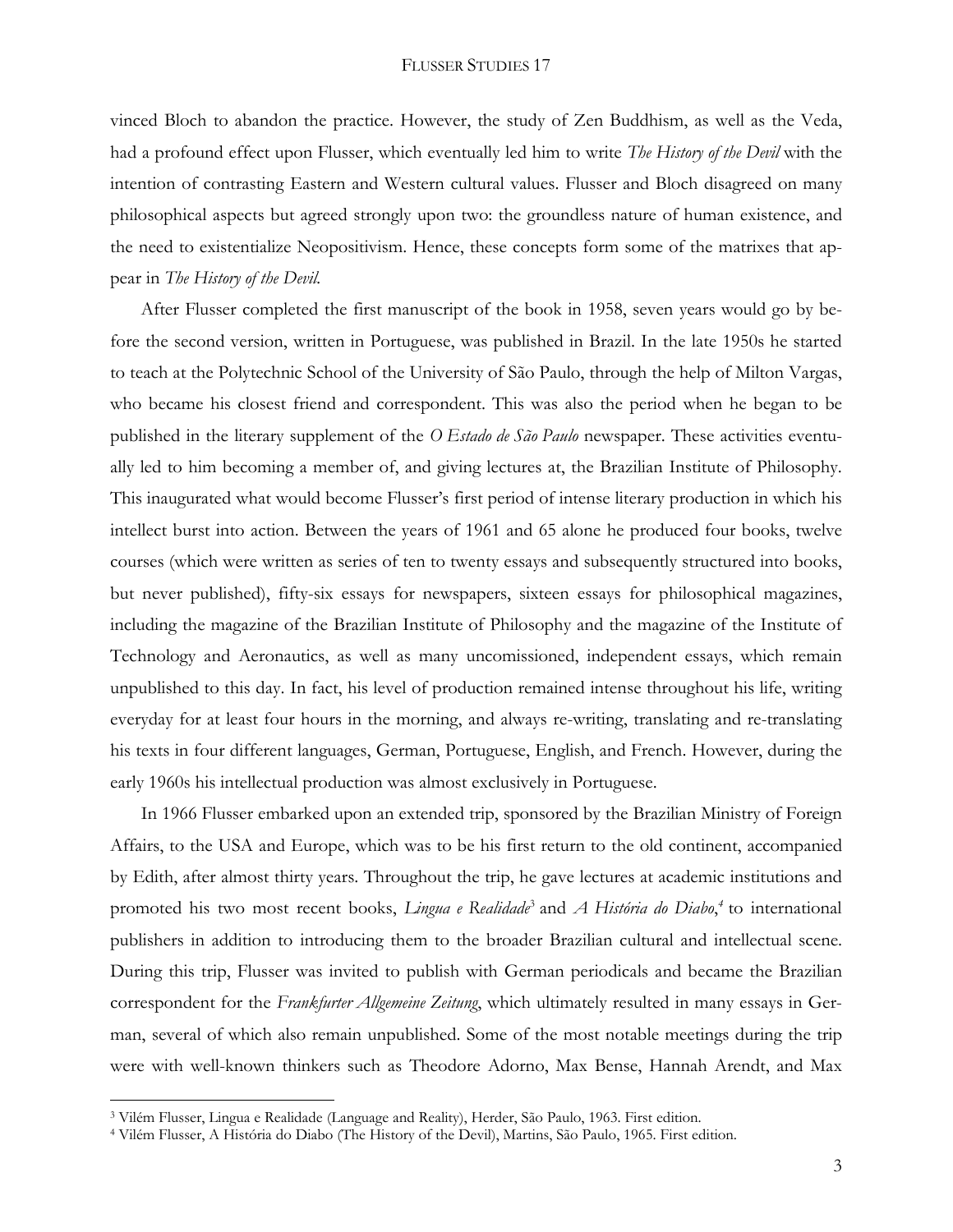Brod, and in his correspondence to friends in Brazil he reports that the meeting with Adorno impressed him and that Adorno attended his lecture in Frankfurt about the emerging Brazilian intellectual scene.

Curt Meyer-Clason, the prominent German translator of Brazilian literature, who had unsuccessfully attempted to secure a publisher for *The History of the Devil* in Germany on Flusser's behalf, wrote him a brief comment regarding both versions of the book in a letter from January 6<sup>th</sup>, 1966 prior to Flusser's trip: "The *A História do Diabo* - I have them on the trip and have read two-thirds: In the Portuguese version you have a dry sense of humor, a mischievous irony that is not so present in the German version. That is interesting, I see the fact that the language of your adopted country expresses your intentions more accurately. – The manuscript is with PIPER, and with SUHRKAMP. I hope that one or the other will take it. I'll let you know at the earliest as to what happens."

It was around the early 1960s that Flusser met João Guimarães Rosa, perhaps Brazil's greatest Modernist writer. Guimarães Rosa's most important work *Grande Sertão: Veredas*, 5 earned Flusser's admiration and when Meyer-Clason, translated the book to German in 1964, Guimarães Rosa asked Flusser to assist with some aspects of the text revision. Both Guimarães Rosa and Flusser shared a love for Goethe's *Faust* and declared it to be the main inspiration behind *Grande Sertão: Veredas* and *The History of the Devil* respectively*.* Indeed, Flusser started to write his book immediately after having read Guimarães Rosa's book, such was the impact it had on him. The principal aspect of Guimarães Rosa's work that impressed Flusser was his syntactic innovations and the poetic possibilities that it afforded to the creation of textual images. Guimarães Rosa's style encouraged Flusser to develop his own syntax in Portuguese, which was widely praised for its unique flavor. Flusser was proud of his command of the Portuguese language, which he developed a deep love for in the 1950s, when he started to open up emotionally and intellectually to Brazil and began to accept the fact that he was not going back to Prague. Flusser never wrote in Czech, his native language, instead he focused on German and Portuguese as his main languages, and English and French as subsidiary ones, especially after his return to Europe in 1972. When asked why he did not write in Czech, he responded that in fact he did, but that he wrote "in Czech" through many different languages. According to him the syntax of the Czech language is too soft to generate the levels of articulation that he sought. In an unpublished essay from the 1960s, titled "O Estilo de Guimarães Rosa" Flusser focuses on the syntax of Guimarães Rosa's work, which hints at the significance punctuation would eventually have in his own work: "The Portuguese language has, as every literary language does, a set of rules for punc-

<sup>5</sup> Guimarães Rosa, Grande Sertão: Veredas (The Devil to Pay in the Backlands), José Olympio, Rio de Janeiro, 1956. First edition.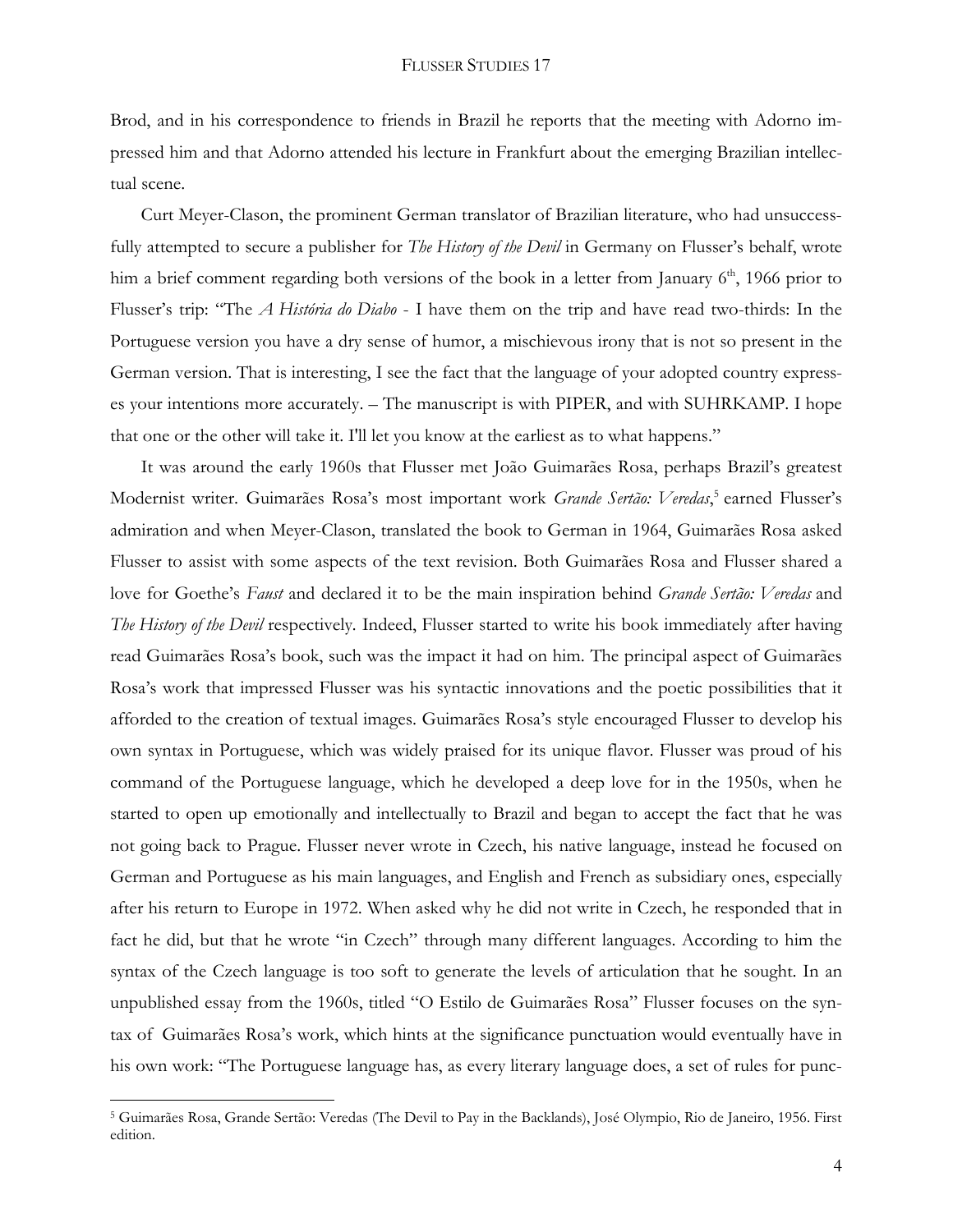tuation, a fluid and not so rigorous set, but even so, relatively fixed, traditionally. The commas, the full stop, the semicolons etc. are visual symbols, ideograms that interrupt the flux of the phrase, which consists of words notated in alphabetical letters, which in turn are musical notations. Therefore, they work in two ways: they open gaps in the structure of the phrase, and they introduce foreign elements into these gaps. However, the ritualization of the use of these interruptions veils their character to the reader's eyes, who passes over them, since he is used to them. He does not notice that the comma, for example, has torn the compactness of the phrase, and opened something like a window toward the unarticulated, within which the phrase articulates itself. Therefore, Guimarães Rosa breaks with tradition, dismisses the rules, and ends the ritual. He puts commas, colons etc. in unexpected places, and takes them out of the usual places. Through this apparently simple trick, these ideograms reacquire their revealing character and force thought into deliberate movements. The effect of this is a kind of awakening from a dogmatic sleep (to speak with Kant), and a new sensibility toward the unarticulated."

This prolific period and his different modes for publishing — books, newspaper essays, courses etc. — allowed Flusser to experiment with slightly different styles of writing, which later, in the 1970s, would condense into a fluid style of prose, at least for the books. In his texts from the 1960s, it is possible to identify three distinct syntactic approaches in his work. For the shorter forms of media such as magazines and newspapers, he adopted what could be called a "telegraphic" style that featured very short, punchy, compact phrases that appear like a string of one-line aphorisms. The style of the essays from his courses are also compact but have a more conversational style as he addresses the audience directly. These were designed to deliver the maximum amount of concepts as clearly as possible within the time assigned so that discussions could follow. Lastly, there is his "formal" style, which he adopted for the books. *The History of the Devil* is from this formal period and it is also the first book in which he makes full use of irony as a stylistic tool. In *Bodenlos*, he refers to his writing style as follows, "I write in the way I speak, and I speak in the way I write."

*The History of the Devil* is Flusser's first major attempt at allegorical philosophy, or philosophical fiction, as he would later refer to it. In terms of style, *Lingua e Realidade* stands diametrically opposed to *The History of the Devil*, in that it presents the formal aspects of what is essentially the same argument but in a non-allegorical and analytic style, namely, the power of the creative human Will, but especially its creative action through language. This period of his production was mainly focused on the philosophy of language and its relation to the human intellect. For the development of *Lingua e Realidade* Flusser systematically re-studied the works of Wittgenstein and Heidegger, as well as several contemporary works on linguistics, philology, psychology and biology. But it was Wittgenstein and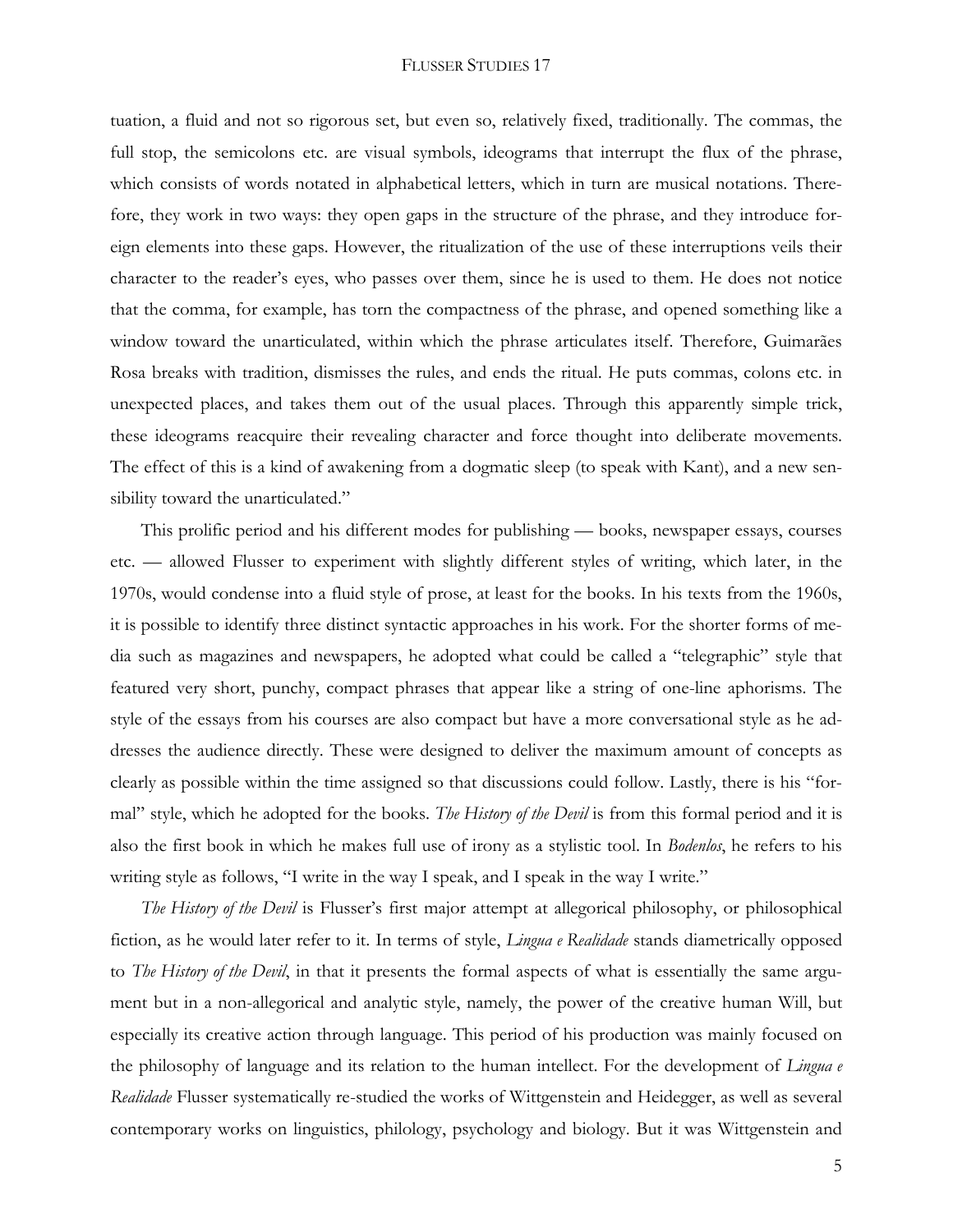Heidegger whom he decided to engage with in a deeper sense. For the catalog text of the 1965 edition of *The History of the Devil,* Flusser wrote: "The argument of the book is silently accompanied by the accords of Existential philosophy and Logicism, both tendencies of current thought that seem to the author to be modern forms of Manichaeism. It also appeals, with polemic intentions, to the nomenclature and terminology of both these philosophies, and the numbering of the paragraphs is a caricature of the Wittgensteinian method. However, the book tries to keep this philosophical backdrop distant from the argument on the surface, so as not to obstruct thought with technicalities."

A caricature with polemic intentions, this is indeed the essence of *The History of the Devil*, and it should be read as such. This particular approach in his work, which he debuts with this text, was to become more and more present throughout his work in later years. In 1981 he wrote *Vampyroteuthis infernalis*, *<sup>6</sup>* which he refers to as a reworking of the themes of *The History of the Devil*, namely the arbitrary nature of values and their reversibility. However, in the *Vampyroteuthis infernalis,* the chiasmic pairs that he explores are between man/vampyroteuthis or man/animal, culture/nature, reason/emotion, rational/irrational, whereas in *The History of the Devil* the project is larger and therefore the chiasmic pairs presented are of a wider scope: God/Devil, Good/Evil, Heaven/Hell, East/West, life/death etc. The important thing to note here is, therefore, the underlying structure of these relations: Flusser was not a dialectician and as he mentions in the quote above, his aim was to overcome a Manichean, binary, approach to values. He sought to overcome dialectics but through a different approach to synthesis.

The classic Western interpretation of "synthesis" considers it as the fusion of two elements into one. In the Eastern interpretation it is more like the structure of the Chinese concept of Yin-Yang, where two distinct elements become entwined and revolve around each other in a double orbit, with equal weight. The structural form of the concept of Yin-Yang is one of a tensile relation, whereas in the Western concept of synthesis it is a compressive relation. In the West two come together to become one, but in the symbol of Yin-Yang, two come together to become three, where two elements spin around a central pivoting point – the union itself is the third, tensile, immaterial element. In the West, this pivoting point is what could be referred to as the "excluded third," but in the Yin-Yang this is recognized as the essential support point. This structure of circular movement between two elements of equal value, eternally reversing their positions is essentially the overcoming of dialectics that Flusser adopted as a basis for the development of the arguments in his work, and which finds its first expression through his analysis of Western languages and the structure of the phrase in fusional

<sup>6</sup> Vilém Flusser, Vampyroteuthis infernalis, Atropos Press, New York, 2011. First English edition.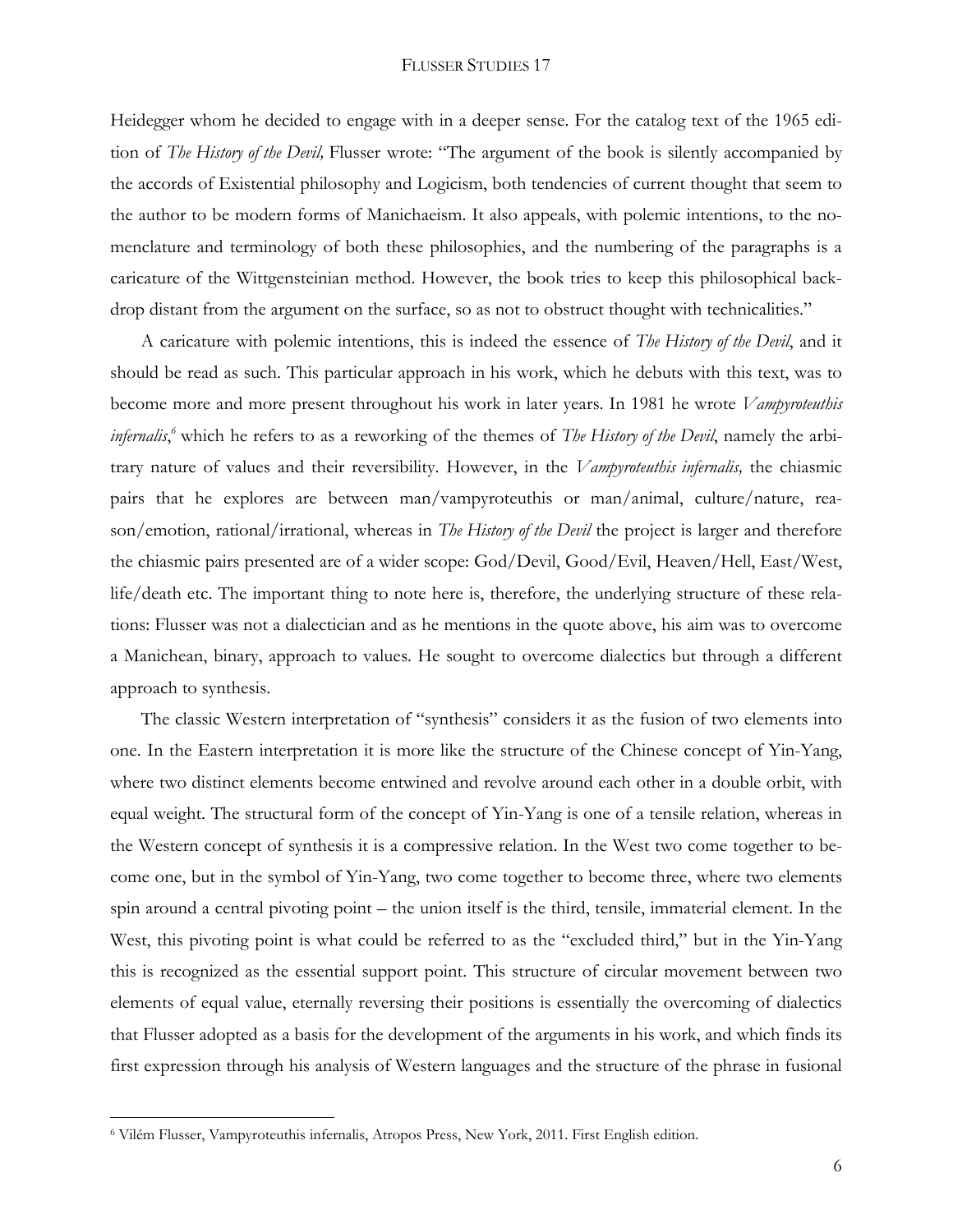languages. At its core, this structure contains the spiral and the double helix, which are also recurring structures in his work. The theme of circularity is present throughout *The History of the Devil* and may also be seen as a representation of a form of paradoxical reasoning: a rejection of a this-*or*-that structure of reasoning in favor of a this-*and*-that approach.

*The History of the Devil* has, therefore, a circular, expansive structure, which in close scrutiny could be said to mirror the structure of Flusser's oeuvre. To approach it from a structural perspective, one could say that his entire body of work has a fractal-like structure, where both the macro and micro levels are self-similar. Most of his essays have this circular flow of arguments, the books from the 1970s onwards also have a pseudo-circular structure, especially in the way that the essays are arranged, often having the last essay as a kind of introduction. The arguments in most of his books expand instead of contracting, and at the expected point of conclusion, they return to the beginning of the argument. In *The History of the Devil* this structure is very evident, therefore, it works better if the book is read continuously, in order to follow the flow of ideas and the gradual expansion of the argument, which is structured as a chain. If read in sections, the expansive nature and flow of ideas is easily lost and the arguments risk being interpreted as outlandish when taken out of context.

The Portuguese version of the book is slightly larger than the first German version of the manuscript from 1958. This is mainly due to the experiences that Flusser underwent during the seven years between 1958 and 1965, plus the staggering amount of work that he produced during the same period. By the time he rewrote the book in Portuguese, his intellect had not only suffered many impressions which altered him as a thinker, but it had also become more confident and mature, which invariably produced a different work. This was the only one of his main books in which the first version and the second, final version, were written so many years apart. His usual approach was to simultaneously rework his texts through self-translation and to have both final versions ready at the same time. However, the final version of *The History of the Devil* in Portuguese was never translated back to German. The current German version of the book was published posthumously from the 1958 manuscript, by European Photography in 1993, supervised by Edith Flusser, who continued to edit, translate and publish his work well into the early 2000s.

In the rewrite of 1965, Flusser expanded some of the chapters by adding sub-chapters to include, in the argument of the book, many of the topics that he had explored through his lectures at the Brazilian Institute of Philosophy. The numbering system of the chapters and paragraphs was also introduced, in order to visually resemble the *Tractatus Logico Philosophicus,* which does not appear in the German version. However, this visual resemblance is, as previously mentioned, more of a caricature rather than a true application of Wittgenstein's structural method. Indeed the numbering system